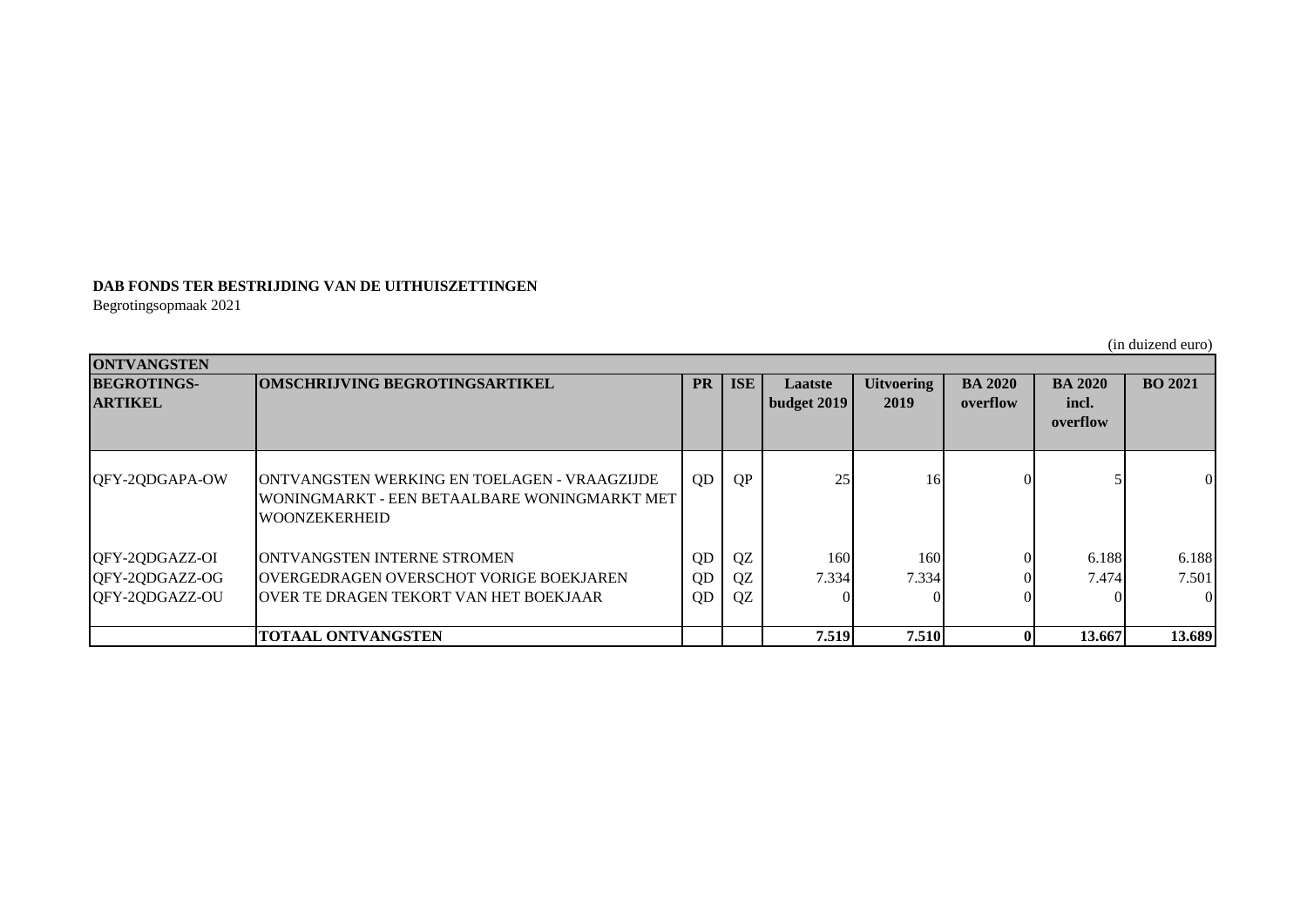(in duizend euro)

| <b>UITGAVEN</b>                  |                                                                                      |            |          |                            |                  |                        |            |                         |            |                               |            |                |            |
|----------------------------------|--------------------------------------------------------------------------------------|------------|----------|----------------------------|------------------|------------------------|------------|-------------------------|------------|-------------------------------|------------|----------------|------------|
| <b>BEGROTINGS-</b>               | <b>OMSCHRIJVING BEGROTINGSARTIKEL</b>                                                |            | PR   ISE | <b>Laatste budget 2019</b> |                  | <b>Uitvoering 2019</b> |            | <b>BA 2020 overflow</b> |            | <b>BA 2020 incl. overflow</b> |            | <b>BO 2021</b> |            |
| <b>ARTIKEL</b>                   |                                                                                      |            |          |                            |                  |                        |            |                         |            |                               |            |                |            |
|                                  |                                                                                      |            |          | <b>VAK</b>                 | <b>VEK</b>       | <b>VAK</b>             | <b>VEK</b> | <b>VAK</b>              | <b>VEK</b> | <b>VAK</b>                    | <b>VEK</b> | <b>VAK</b>     | <b>VEK</b> |
| QFY-3QDG2PC-WT                   | WERKING EN TOELAGEN - VRAAGZIJDE WONINGMARKT -  <br><b>DE WOONZEKERHEID VERHOGEN</b> | QD         | QP       | 160                        | 160 <sub>1</sub> | 27                     | 36         |                         |            | 6.166                         | 6.166      | 8.685          | 8.685      |
| QFY-3QDG2ZZ-OH<br>QFY-3QDG2ZZ-OV | OVERGEDRAGEN TEKORT VORIGE BOEKJAREN<br>OVER TE DRAGEN OVERSCHOT VAN HET BOEKJAAR    | QD  <br>QD | QZ<br>QZ |                            | 7.359            |                        | 7.474      |                         |            |                               | 7.501      |                | 5.004      |
|                                  | <b>TOTAAL UITGAVEN</b>                                                               |            |          | 160                        | 7.519            | 271                    | 7.510      |                         |            | 6.166                         | 13.667     | 8.685          | 13.689     |